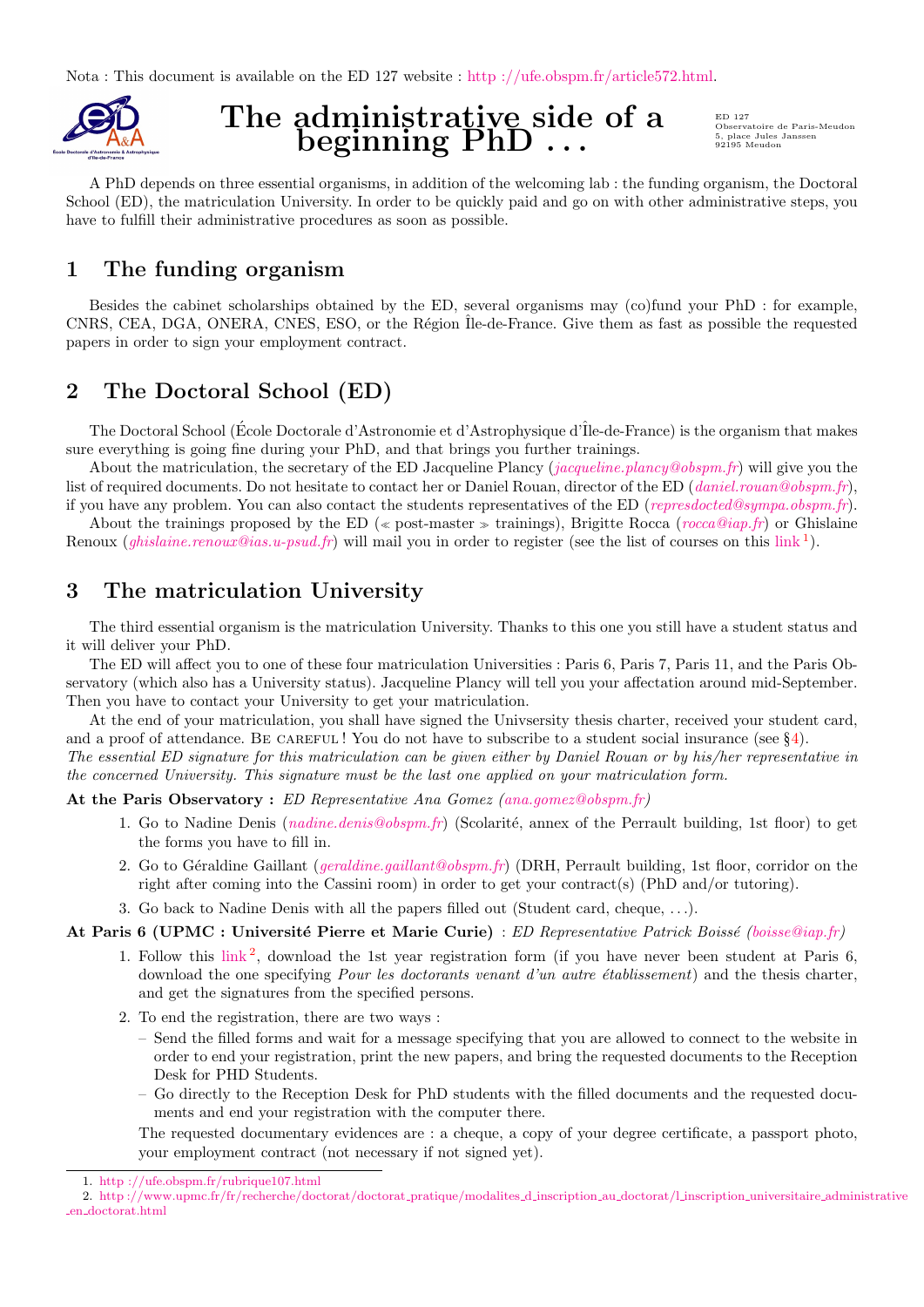|                  | 1st letter of your last name | Person in charge | Phone number   | Fax number     |
|------------------|------------------------------|------------------|----------------|----------------|
| Reception Desk   | A - EL                       | Mrs Hannot       | 01.42.34.69.54 |                |
| for PHD students | EN - ME                      | Mrs Duplus       | 01.42.34.68.41 | 01.42.34.68.40 |
| $(9h30 - 16h)$   | MF - Z                       | Mrs Antibe       | 01.42.34.68.51 |                |

To sign your employment contract (contrat d'allocataire de recherche) :

- 1. Follow this [link](http://www.upmc.fr/fr/universite/politique_d_etablissement/recrutement/recrutement_des_enseignants_chercheurs/allocataires_de_recherche.html) [3](#page-1-1) .
- 2. Phone Monique Le Mée between 13h30 and 18h30 at 01.44.27.62.76 (try several times because she is very busy). She will give you the following steps.

#### At Paris 7 (Université Paris Diderot) : ED Representative Marciello Fulchinioni [\(marcello.fulchinioni@obspm.fr\)](mailto:marcello.fulchinioni@obspm.fr) et Jacques LeBourlot [\(jacques.lebourlot@obspm.fr\)](mailto:jacques.lebourlot@obspm.fr)

- 1. Fill in the application form  $SESAME<sup>4</sup>$  $SESAME<sup>4</sup>$  $SESAME<sup>4</sup>$  $SESAME<sup>4</sup>$ .
- 2. Wait for the papers they will send you, and fill them in.
- 3. Make an appointment to end your registration there and they will give you your student card and a proof of attendance.

### At Paris 11 (Université Paris Sud) : Représentant EDED Representative Guillaume Pineau-des-Forêts [\(guillaume](mailto:guillaume.pineaudesforets@ias.u-psud.fr).pineaudes [psud.fr\)](mailto:guillaume.pineaudesforets@ias.u-psud.fr)

- 1. Follow this  $\text{link}^5$  $\text{link}^5$  $\text{link}^5$  $\text{link}^5$  where everything is explained. You have to print the registration authorisation, the registration form, the computational charter and the thesis charter. Be careful : the papers have to be printed front and back, and in color.
- 2. Make an appointment with Mr Bréchignac [\(philippe.brechignac@ppm.fr\)](mailto:philippe.brechignac@ppm.fr), thesis advisor, to get his signature for the registration authorisation.
- 3. Go to the building 301, next to the castel, to give all these papers, two passport photos and a cheque. You will get there your student card.

informatique

### <span id="page-1-0"></span>4 Social Insurance

Although you remain a student, you will earn a salary from your funding organism. With this salary you pay contributions to the social insurance. You do not need neither to subscribe to a student social insurance (LMDE or SMEREP) nor to pay their 290 $\in$ . However you can subscribe to a mutual insurance company taking care of students.

But even if you automatically contribute, you are not automatically registered at the Social Insurance. In order to be payed back for your medical spending you have to go to the closest Caisse Primaire d'Assurance Maladie to your home (see [here](http://www.ameli.fr/assures/votre-caisse/index.php) <sup>[6](#page-1-4)</sup>), where they will give you some forms in order to declare your new status. They will ask for the following papers :

your bank account details, identity card (passport, ...), statement of the doctor in charge of you [\(here](http://www.ameli.fr/fileadmin/user_upload/formulaires/S3704.pdf)  $\bar{7}$  $\bar{7}$  $\bar{7}$ ), your first pay slip and the last three (if you have them), your employment contract, your old certificate of Social Insurance (if you have it).

To the PhD students coming from the ENS : simply update your MGEN form [here](http://www.mgen.fr/fileadmin/user_upload/documents/adherer/MGEN/2009/ActualisationMP_2009.pdf)  $8$ .

# 5 Teaching during the PhD

Besides your PhD you are allowed to fulfill some doctoral missions (formerly tutoring missions). It brings you an extra salary and some teaching background (which is essential if you want to be associate professor).

A mission corresponds to a one-year contract between you and an organism (mainly Universities, but also museums, reviewers for the general public, . . .). There are four different types of mission : Teaching, Reviewing for the general public, Research Promotion, Consulting and Know-how in compagnies.

If you do not want to make a one year commitment, you can still have some occasional vacations.

### 6 Some steps beside your new laboratory

For any internal request to your laboratory (to order a computer, to get an access to the restaurant, . . .), you will find a list (to be completed) on this  $\overline{\text{link}^9}$  $\overline{\text{link}^9}$  $\overline{\text{link}^9}$  $\overline{\text{link}^9}$  $\overline{\text{link}^9}$ .

<span id="page-1-2"></span>4. [http ://www.univ-paris-diderot.fr/sc/site.php ?bc=inscriptions&np=Candidat](http://www.univ-paris-diderot.fr/sc/site.php?bc=inscriptions&np=Candidat_inscriptions&g=m) inscriptions&g=m

<span id="page-1-4"></span>6. [http ://www.ameli.fr/assures/votre-caisse/index.php](http://www.ameli.fr/assures/votre-caisse/index.php)

- <span id="page-1-6"></span>8. http ://www.mgen.fr/fileadmin/user [upload/documents/adherer/MGEN/2009/ActualisationMP](http://www.mgen.fr/fileadmin/user_upload/documents/adherer/MGEN/2009/ActualisationMP_2009.pdf) 2009.pdf
- <span id="page-1-7"></span>9.

<span id="page-1-1"></span><sup>3.</sup> www.upmc.fr/fr/universite/politique\_d\_[etablissement/recrutement/recrutement](http://www.upmc.fr/fr/universite/politique_d_etablissement/recrutement/recrutement_des_enseignants_chercheurs/allocataires_de_recherche.html)\_des\_enseignants\_chercheurs/allocataires\_de\_recherche.html

<span id="page-1-3"></span><sup>5.</sup> [http ://www.sciences.u-psud.fr/fr/vie](http://www.sciences.u-psud.fr/fr/vie_etudiante/inscriptions/etudes_doctorales/premiere_inscription_en_doctorat.html) etudiante/inscriptions/etudes doctorales/premiere inscription en doctorat.html

<span id="page-1-5"></span><sup>7.</sup> [http ://www.ameli.fr/fileadmin/user](http://www.ameli.fr/fileadmin/user_upload/formulaires/S3704.pdf) upload/formulaires/S3704.pdf